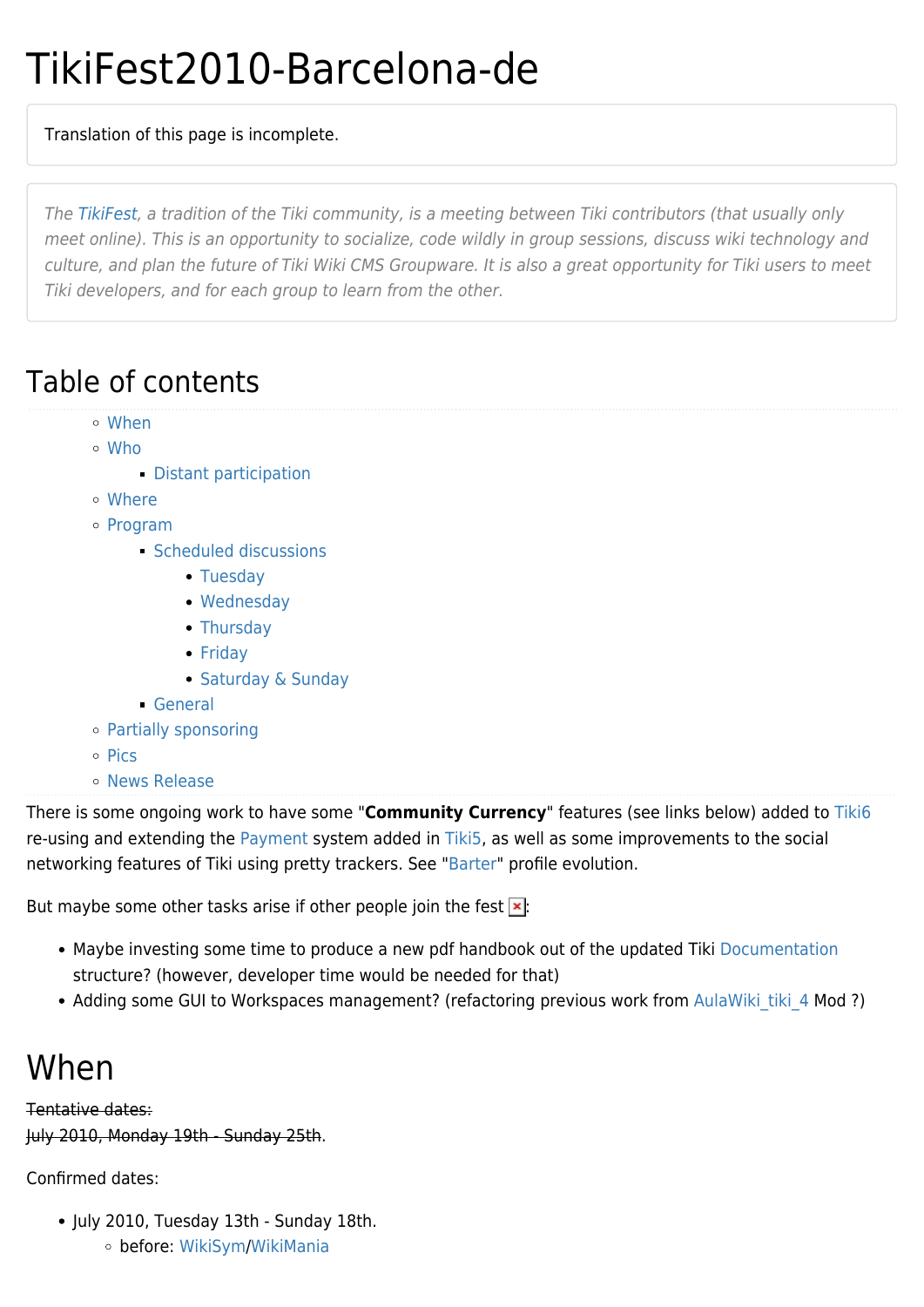### Who

A few people can be accomodated in Xavi's flat or in a Xavi's neighbor flat (we both have old dogs, by the way). If more people come, we'll have to find other places (renting rooms in other neighbors flats in the same building or in the nearby, ...).

| Who   | Arrival and departure dates                          | From                           | Accomodation           | Comments |
|-------|------------------------------------------------------|--------------------------------|------------------------|----------|
| Jonny | 13 - 18th July                                       | London, UK                     | Xavi's flat            |          |
| Xavi  | 11 - 18th July                                       | Barcelona, Catalonia,<br>Spain | Xavi's flat            |          |
|       | marclaporte July 12th 17h20 to July 20th 8h20        | Montréal                       | hotel near Xavi's flat |          |
|       | Iphuberdeau July 12th 17h20 to July 20th 8h20        | Montréal                       | hotel near Xavi's flat |          |
| Jyhem | July 12th, 13h09 then staying in<br><b>Barcelona</b> | Strasbourg, France             | Xavi's flat            |          |
| you?  |                                                      |                                |                        |          |

### Distant participation

Using <http://live.tiki.org>and [taking notes to improve](http://code.google.com/p/bigbluebutton/wiki/RemoteParticipationToCommunityEvents)

| Who                   | <b>From</b>    | Comments                                                            |  |
|-----------------------|----------------|---------------------------------------------------------------------|--|
| luci                  | Czech Republic |                                                                     |  |
| chibaguy (Gary) Japan |                |                                                                     |  |
| eromneg (Geoff) UK    |                | will join the BBB sessions if I can                                 |  |
| Daniel                | Montreal -     | Will join the BBB sessions when possible by listening conversations |  |
| Nelson (nkoth)        | Canada         | Will join the sessions when possible.                               |  |
| Torsten               | Germany        | Tuesday and when possible                                           |  |
| you?                  |                |                                                                     |  |

We had some issues with audio. We first managed to get sound working (at the TikiFestBarcelona) through a skype conference, because sound is not working at BBB through internet connection. But sound seems to be good using the phone line, so that we'll use the phone land line to broadcast audio for the distant participants. **You can join this conference by calling +1-613-366-1985 The conference room is 87036#.**

In case we say at anytime (on irc) that we move to skype conference, if anyone else wants to follow through audio, please say so on [irc](http://tikiwiki.org/Irc) and provide your skype id.

### Where

Barcelona, Catalonia, Spain, Europe.

If just a few people, we'll arrange anywhere. When more than 3 people (all week, it seems), we will meet at the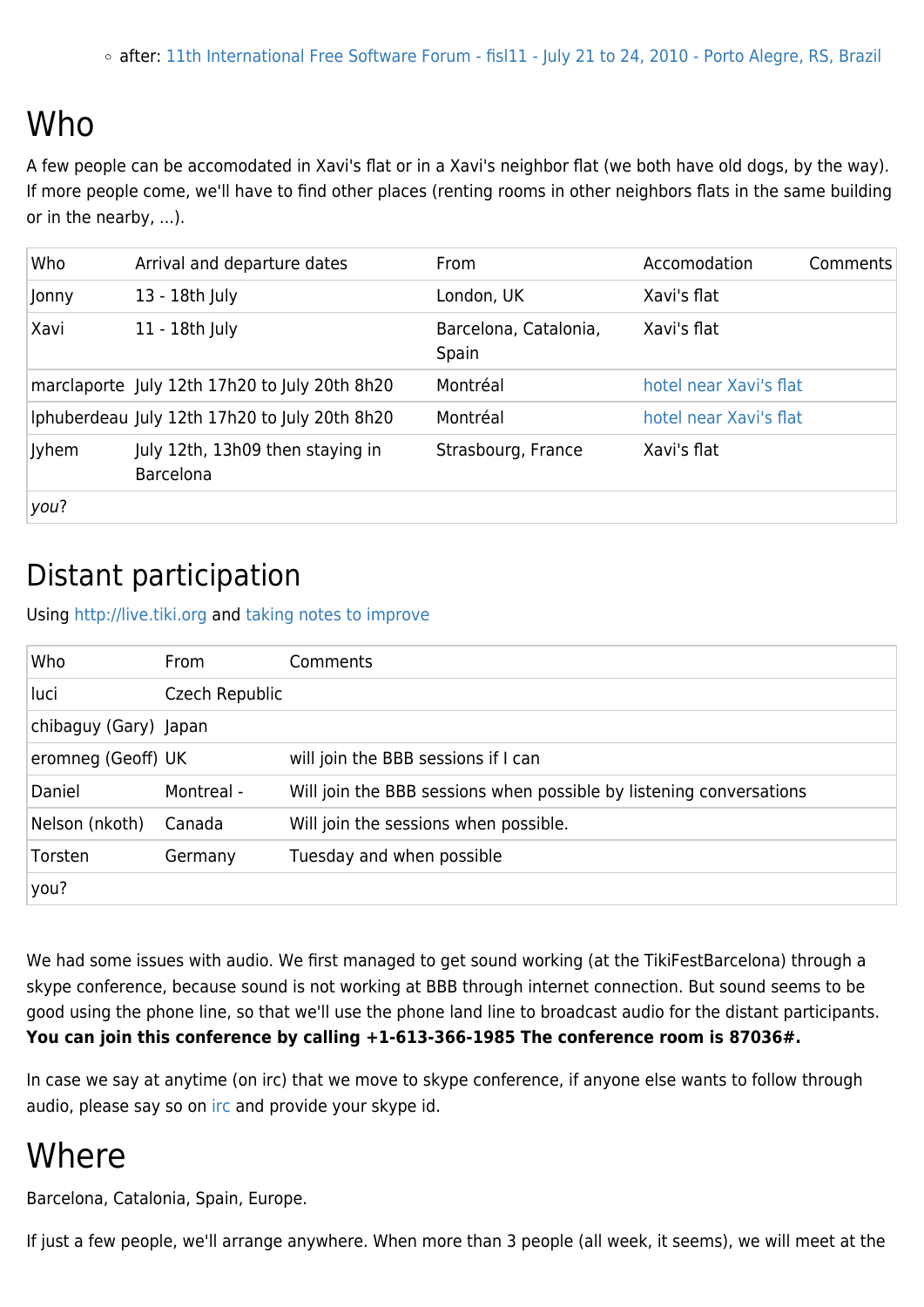facilities of "Unió d'Entitats de la Marina" (UELM), one of the local NGO's using Tiki in the nearby, which previously offered their facilities for TikiFestBarcelona (plenty of space, wifi, white board, beamer, air conditioning):

<http://entitatsdelamarina.org>

### Program

### Scheduled discussions

#### Tuesday

 $[+]$ 

Wednesday

#### $[+]$

Thursday

 $[+]$ Friday

#### $[+]$ Saturday & Sunday

- Fixing the Enconding issues. See [Understanding Encoding](http://doc.tiki.org/Understanding%20Encoding)
- [Easy Blog](http://profiles.tiki.org/Easy%20Blog) saved as "beta" state (work in progress to allow others put their [Blog Revamp](http://dev.tiki.org/Blog%20Revamp) improvements in this profile

 $\pmb{\times}$ 

- attempting to replace phplayers menu files in trunk with another engine used in Tiki.
- Any other business?

#### Remaining topics to be discussed or issues fixed

- 1. Encoding problems (rollback some commit and add some fixes to avoid having data corrupted in some cases of upgrades) — done
- 2. kill mirror trackers Done
- 3. dogfood workspaces in tw.o
	- o Beforehand, see again the workflow for the end user in Aulawiki workspaces at<http://edu.tiki.org> Done

(which is using Tiki3 LTS with aulawiki workspaces still)

- 4. attibutes for calendars to link tracker items with calendars
- 5. short chat with Robert about JQ S5 (replace what is in trunk with what he did on Thursday July 15th)
- 6. release 5.1

### General

- Tiki communication with CCLite (see [CC](http://dev.tiki.org/CC) )
- Extending profile **[Barter](http://profiles.tiki.org/Barter)**
- Extending profile **[SNiPTT](http://profiles.tiki.org/SNiPTT)**